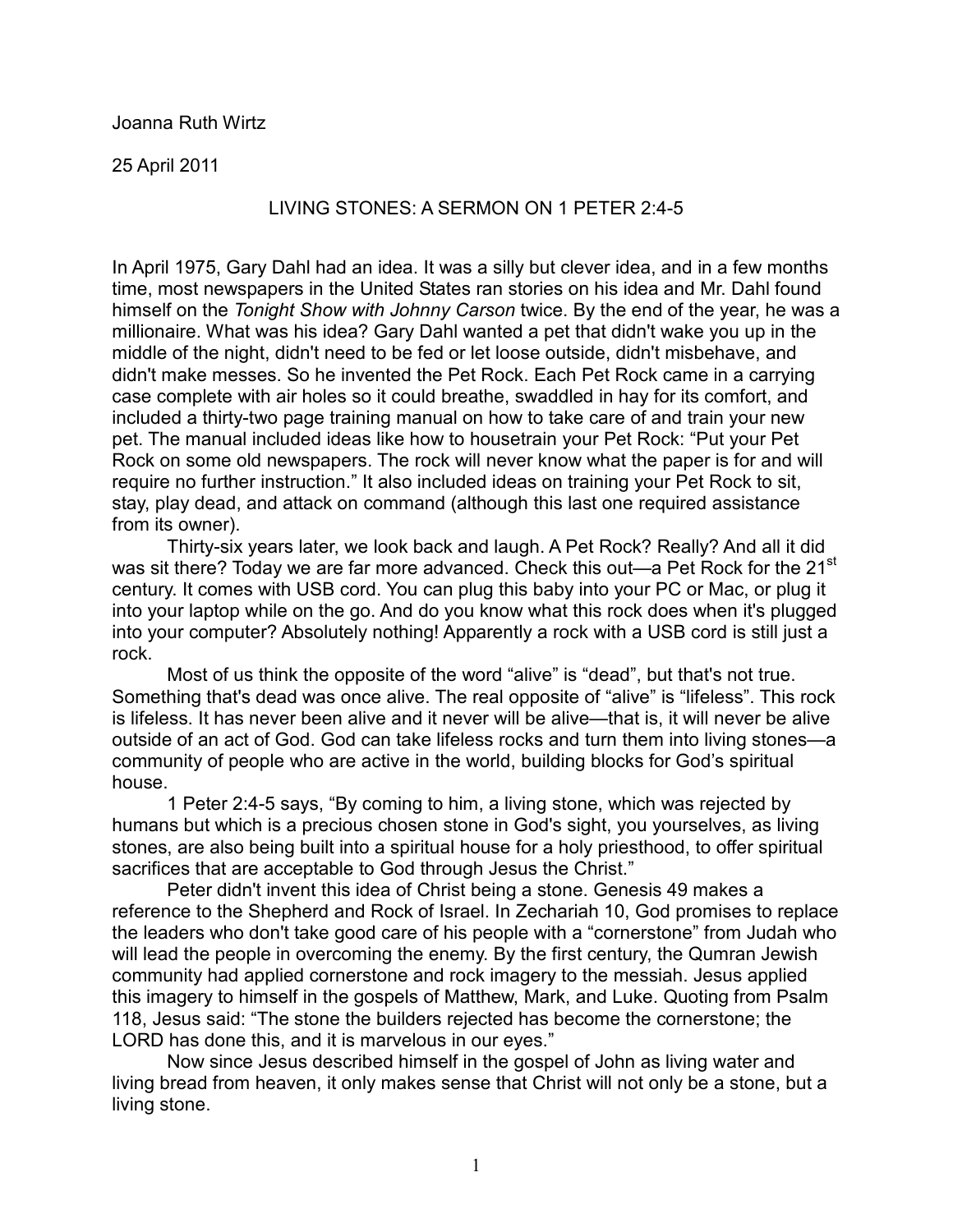So Christ is a living stone, and those people who come to him are also living stones. Our identities come from our connection to Christ. We are living stones because Christ is a living stone. Now, rocks aren't supposed to be alive. But through an encounter with Christ the impossible happens. Through an encounter with Christ, the lame walk. Through an encounter with Christ, the blind see. Through an encounter with Christ, the dead live. Through an encounter with Christ, lifeless rocks become living precious stones.

 You know, rocks often get a bum rap. When someone is unfeeling, we say he or she has a heart of stone. When there are no good choices, we say we're caught between a rock and a hard place. If you make a lot of bad decisions or add two and two together and get three, people might say you're as dumb as a box of rocks. When you do something that could upset everything and get people in trouble, we call it rocking the boat. When life gets the worst that it can get, we call it hitting rock bottom.

 Christ, the original living stone, was rejected by human beings, and not just any human beings. They were his own people! It should not surprise us, then, when we are rejected, too. John reminds us, "Do not be surprised, my brothers and sisters, if the world hates you." (1 John 3:13) Jesus says, "Remember what I told you: 'A servant is not greater than his master.' If they persecuted me, they will persecute you, too." (John 15:20) As a living stone, expect to be rejected. The world will think you're not good enough for them, when the truth is through Christ, you are too good for them.

 We are blessed that God has different standards than the world does. One day a rock collector was out walking, and he passed by a pile of worthless rocks. He picked one up, examined it, and said, "I can make something out of this." He took it home and polished it until it shone. Then he put it on display with his precious stones: his emeralds, rubies, and sapphires.

 This is what God does for us. When we were like worthless rocks, God said, "I can make something out of these." He chose us and transformed us into something precious. We became chosen, precious, living stones, and he counts us among his special treasures. God has a purpose in mind for us. And this purpose is for us as a group that is far greater than the sum total of what we could do individually. As the saying goes, "The whole is greater than its parts."

 Ancient Sparta was a city famous for its wall. One day a visiting dignitary came to Sparta and Sparta's king showed him around the city. The dignitary saw Sparta's temple, theater, and sculptures, but looking around, he didn't see any great wall. Finally he asked the king, "Where is Sparta's great wall? I have heard of it and wanted to see it." So the king of Sparta took his guest to see the Spartan army. The king opened his arms wide and said, "See this army? This is Sparta's great wall, and every man is a brick!"<sup>1</sup>

 Isaiah 28:16-17b: So this is what the Sovereign LORD says: "See, I lay a stone in Zion, a tested stone, a precious cornerstone for a sure foundation; the one who relies on it will never be dismayed. I will make justice the measuring line and righteousness the plumb line."

 Back to 1 Peter 2:5: "You all, like living stones, are being built into a spiritual house." God is building himself a house, his lasting legacy, the place on earth where he will dwell forever. After laying down the foundation of Jesus Christ, he uses us, his people, as bricks in the walls of his home. God's house will be marked by unity, integrity,

 $\overline{a}$ 

<sup>1</sup> Story by W. Barclay, retold in Jobes, 149.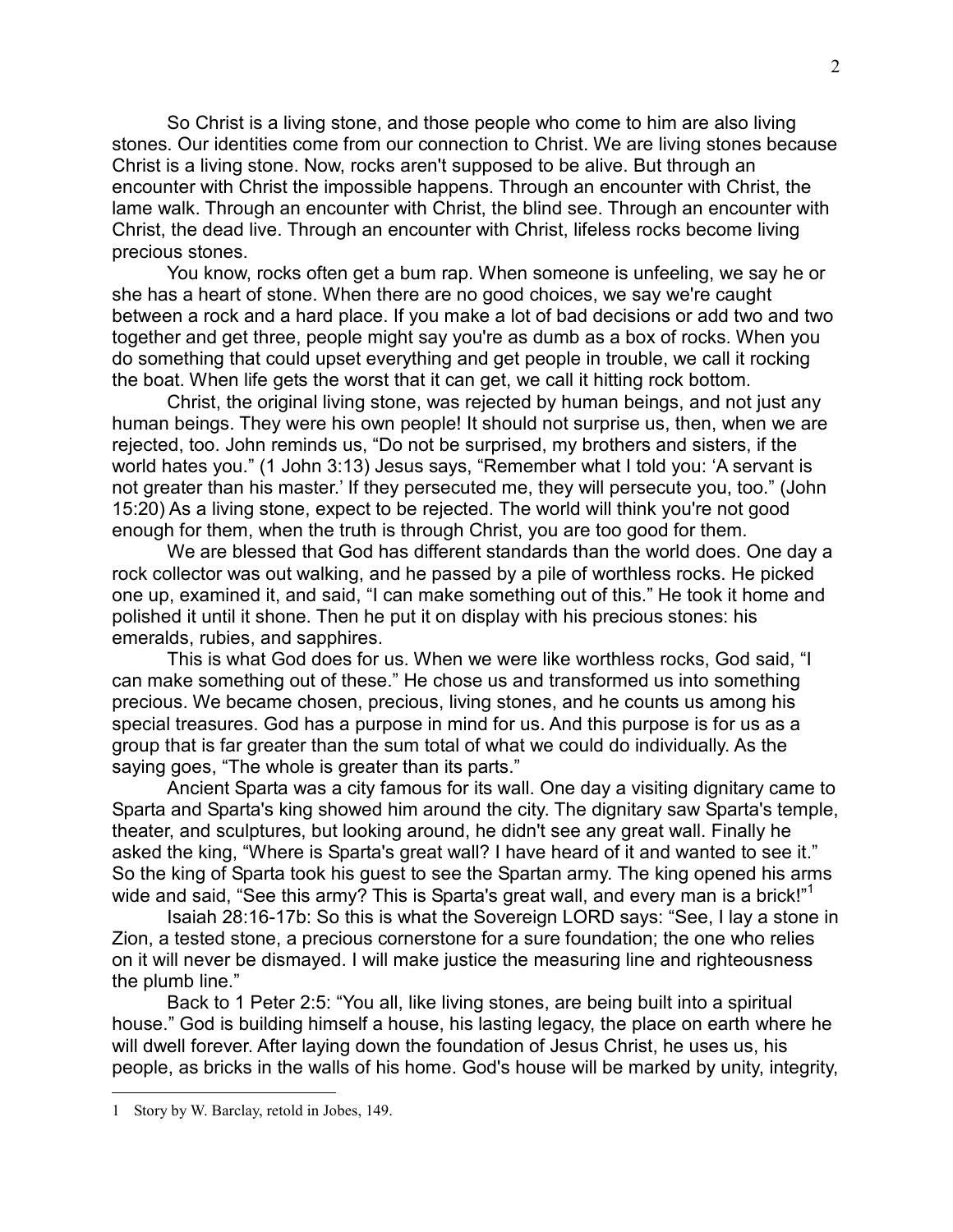justice, and righteousness. Only God can build a house like that. Only God can take people like you and me, put us together, and make something so beautiful.

 When a competent mason builds a wall, the stones he uses are put in place to stay. If you try to remove a stone from the wall, you will sacrifice the wall's integrity. We are a community of living stones. We must support one another to make the walls strong. God uses every one of his living stones in building his house and places each one where he wants it to go. It's not up to us which stones get chosen or where each stone is placed. We should take care not to reject what God has chosen. Remember that rejecting God's chosen is what the world does.

 Have you ever read a story and wished you could just reach inside the page and slap around one of the characters? I used to live in Enid, Oklahoma, and one day I came across this story about the experiences of an Enid couple named Roy and Carolyn. I got so angry I was in tears:

Roy and I... formed a community at [University Place Christian Church] that met weekly for a potluck evening meal in a seldom-used dining room. We invited [University Place] members, as well as people we had met in South Enid. It was a chance for poor and middle-class people to eat and pray together, and to pool our resources—of knowledge, money, skills, insights, our presence—toward meeting one another's needs—for friendship, the support of a community, and materials.

The community made what seemed like miraculous differences in the lives of many of its members, including ours. Roy and I were invigorated and enlivened by our participation in ways we had never known before. Acceptance by the community meant that one man, who was schizophrenic, and homeless, found the symptoms of his illness diminished. This meant he was able to apply for and receive Social Security disability benefits, and move off the street into his own apartment. The father of a family of four had become disabled and could not work. The community provided support for the two children and purchased a washer and dryer for the family. The community helped an older member who was blind and alcoholic, who lived in an abandoned chicken coop, to stop drinking and move into a nursing home, where he worked in the laundry room.

The community, while it was enlivening to its members, caused suspicion and discomfort in the [University Place] congregation. One deacon... told me I was "a crazy dreamer" for thinking poor and nonpoor people could be friends. Another prominent member complained to us that we were enabling laziness on the part of the family for whom we bought the washer and dryer. The minister did not talk about the community in services or any other church forums, so it remained more or less invisible. Only one middle-class [University Place] member, besides Roy and me, attended the weekly meetings on a regular basis.

The man who was blind and had been alcoholic, Bobby Ray Peterson, decided to join the church. He was standing with the minister after the service in which he became a member, as was the custom, so congregants could file by and welcome him. I was in line behind one of the